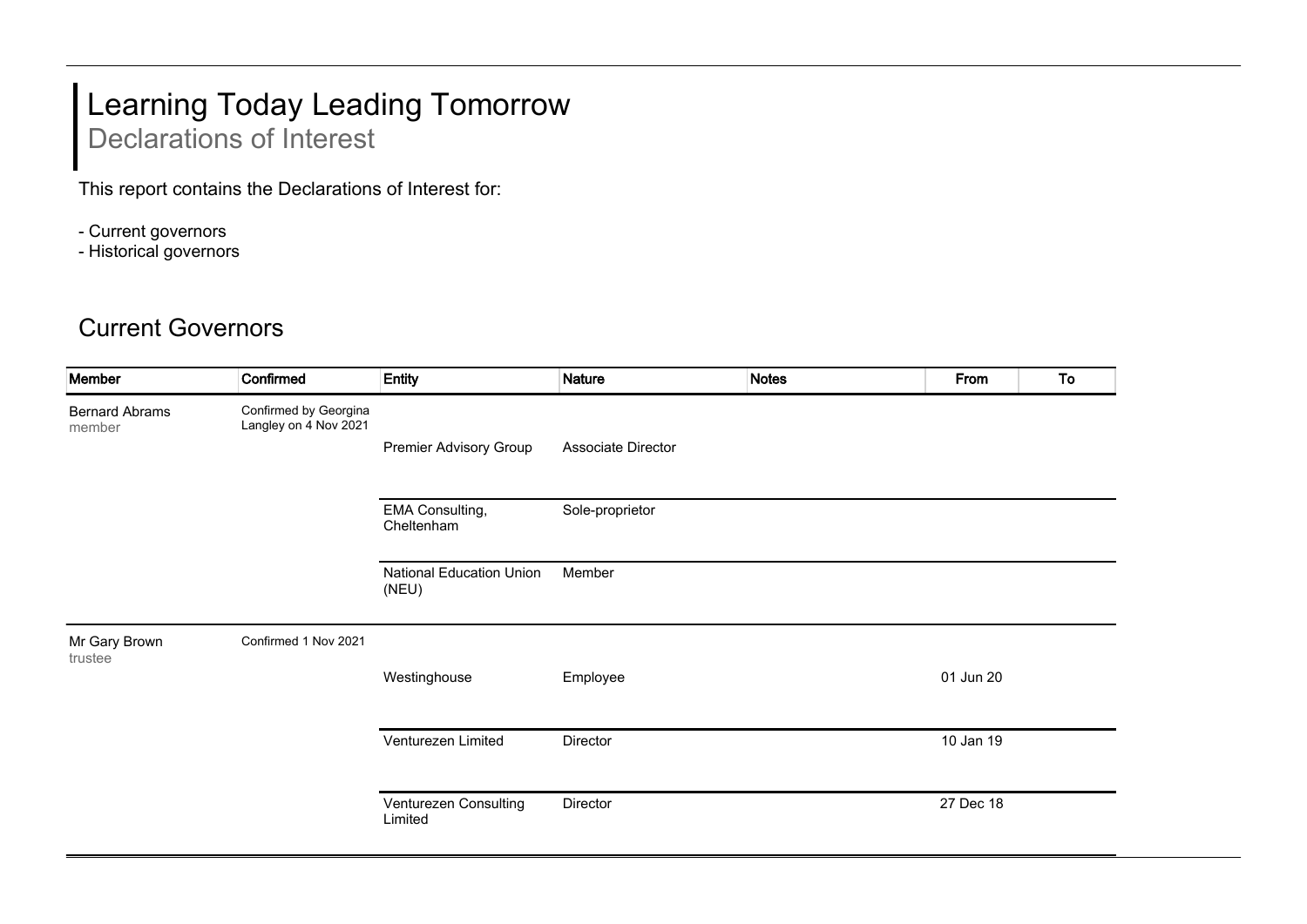| Mr Gary Brown<br>trustee     | Confirmed 1 Nov 2021                           | Saralistair                                                                   | Director                                   | 19 Oct 18 |  |
|------------------------------|------------------------------------------------|-------------------------------------------------------------------------------|--------------------------------------------|-----------|--|
|                              |                                                | East Midlands Ambulance<br>Service NHS Trust                                  | Trustee / Non-executive<br><b>Director</b> | 01 Aug 18 |  |
|                              |                                                | <b>Community Academies</b><br><b>Trust MAT</b>                                | Trustee/ Non-executive<br>Director         | 16 May 17 |  |
|                              |                                                | Leicester Diocesan Finance Trustee / Non-executive<br>Board (Charity)         | Director                                   | 08 Mar 17 |  |
|                              |                                                | Frolesworth Parochial<br>Church Council (Charity)                             | Trustee / Non-executive<br>Director        | 01 Mar 17 |  |
|                              |                                                | <b>Baron Smiths Alms House</b><br>Trust (Charity)                             | Trustee / Non-executive<br><b>Director</b> | 01 Sep 17 |  |
|                              |                                                | Institute of Chartered<br>Accountants in England<br>and Wales (ICAEW)         | Member                                     |           |  |
|                              |                                                | International Association of Member<br><b>Privacy Professionals</b><br>(IAPP) |                                            |           |  |
| Mrs Krissi Carter<br>trustee | Confirmed by Georgina<br>Langley on 4 Nov 2021 |                                                                               |                                            |           |  |
|                              |                                                | Burton Borough School,<br>Newport, Shropshire                                 | Principal                                  |           |  |
|                              |                                                | Royal Society of Arts                                                         | Fellowship                                 |           |  |
|                              |                                                | Institute of Leadership and Fellow / Member<br>Management                     |                                            |           |  |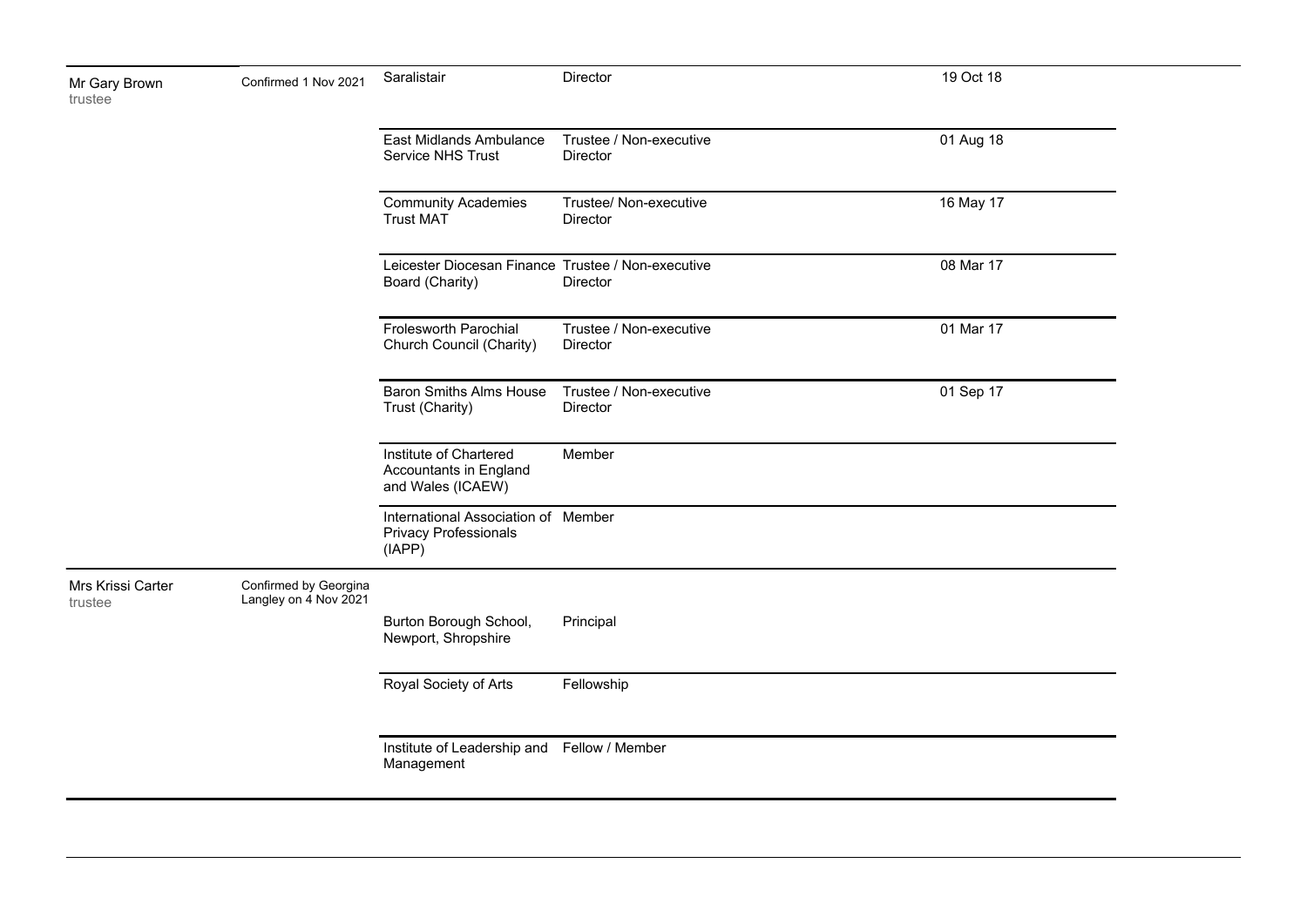| Mrs Krissi Carter<br>trustee | Confirmed by Georgina<br>Langley on 4 Nov 2021 | Chartered College of<br>Teaching                                    | <b>Founding Fellow</b>                 |           |  |
|------------------------------|------------------------------------------------|---------------------------------------------------------------------|----------------------------------------|-----------|--|
| Mr Faz Chishty<br>trustee    | Confirmed by Georgina<br>Langley on 4 Nov 2021 | Warwickshire Police                                                 | Employee                               | 01 Jan 94 |  |
| <b>Charles Craft</b>         | Not confirmed                                  |                                                                     | $\blacksquare$                         |           |  |
| Alicia Ford<br>other         | Confirmed 26 Nov 2021                          | Association of Accounting<br>Technicians (AAT)                      | Member                                 |           |  |
|                              |                                                | Chartered Institute of<br><b>Management Accountants</b><br>(CIMA)   | Member                                 |           |  |
| Mr Steve Howes<br>member     | Confirmed by Georgina<br>Langley on 4 Nov 2021 | <b>Howes Business Services</b><br>Ltd                               | Director                               | 11 Oct 10 |  |
|                              |                                                | Transport for the North                                             | <b>Executive Director</b>              |           |  |
| Mr David Johnson<br>member   | Confirmed 27 Oct 2021                          |                                                                     |                                        |           |  |
|                              |                                                | Castle Gate Legal &<br>Commercial Ltd<br><b>Management Services</b> | Partner and Director of the<br>Company | 09 Apr 14 |  |
|                              |                                                | Castle Gate Projects Ltd<br>Management services<br>consultancy      | Partner and Director of the<br>Company | 25 Aug 16 |  |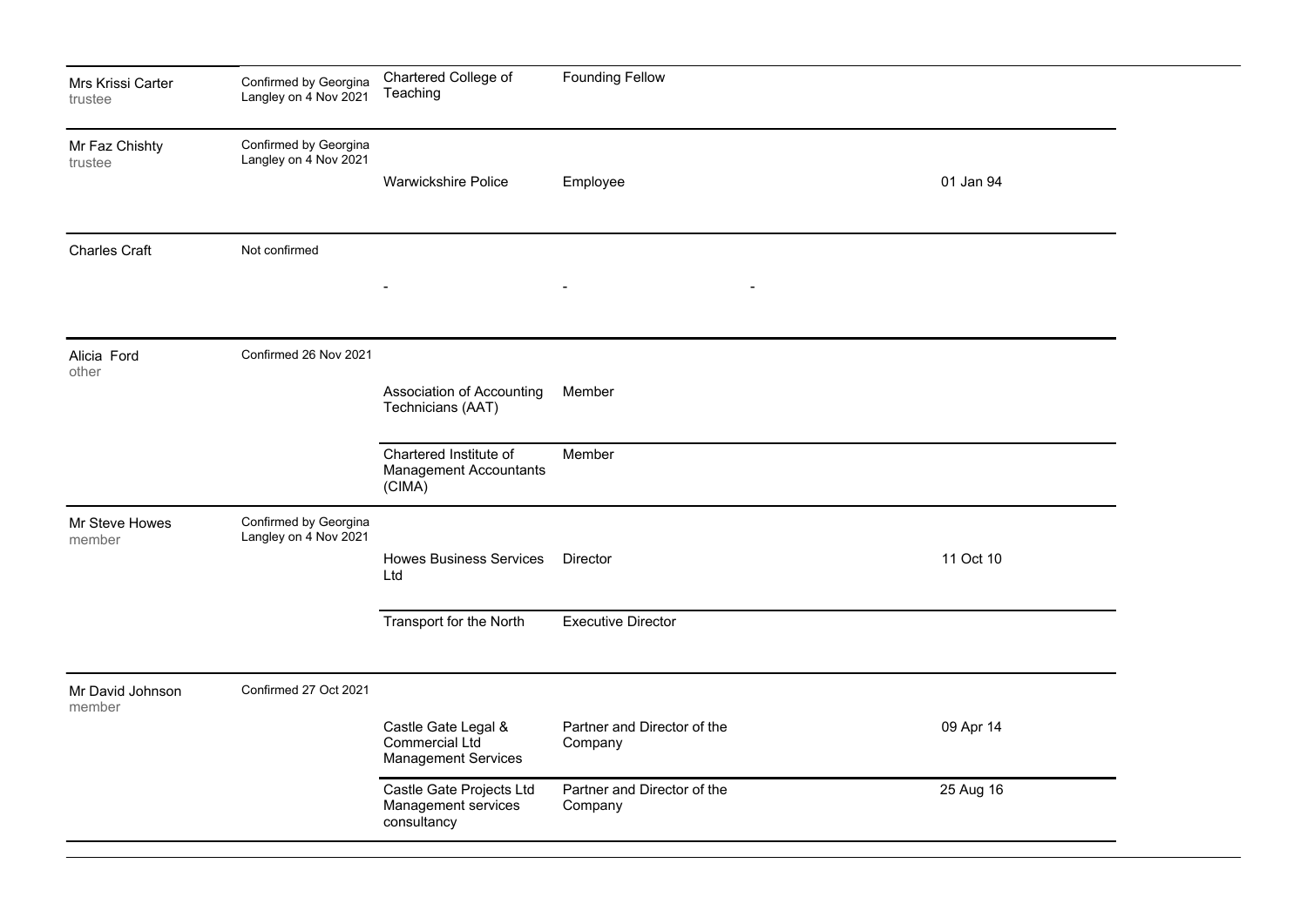| Mr David Johnson<br>member       | Confirmed 27 Oct 2021                        | Arkilab Ltd                                                        | Director and Shareholder     |                                                      | 21 Apr 20 |  |
|----------------------------------|----------------------------------------------|--------------------------------------------------------------------|------------------------------|------------------------------------------------------|-----------|--|
|                                  |                                              | ZCap Social Infrastructure  Director and Shareholder<br><b>LTD</b> |                              |                                                      | 21 Apr 20 |  |
| Miss Georgina Langley<br>trustee | Not confirmed                                | $\overline{a}$                                                     | $\blacksquare$               | $\blacksquare$                                       |           |  |
| Mr Tom Legge<br>member           | Confirmed 8 Oct 2021                         | <b>Premier Advisory Group</b>                                      | Director                     | Education and<br>Management Consultancy<br>business. | 28 Mar 15 |  |
|                                  |                                              | The Multi Academy Trust<br>Association                             | <b>Advisory Board Member</b> |                                                      | 04 Nov 21 |  |
| Simon Lowe<br>trustee            | Nothing to declare:<br>Confirmed 9 Dec 2021  |                                                                    |                              | $\overline{\phantom{a}}$                             |           |  |
| Mrs Lin Marsden<br>trustee       | Nothing to declare:<br>Confirmed 10 Oct 2021 | $\overline{\phantom{a}}$                                           | $\blacksquare$               | $\blacksquare$                                       |           |  |
| Ms Brenda Mullen<br>ceo          | Confirmed 24 Sep 2021                        | Goth Energy Management Director<br>Ltd                             |                              |                                                      |           |  |
| Mr Paul Murphy<br>trustee        | Confirmed 8 Oct 2021                         |                                                                    |                              |                                                      |           |  |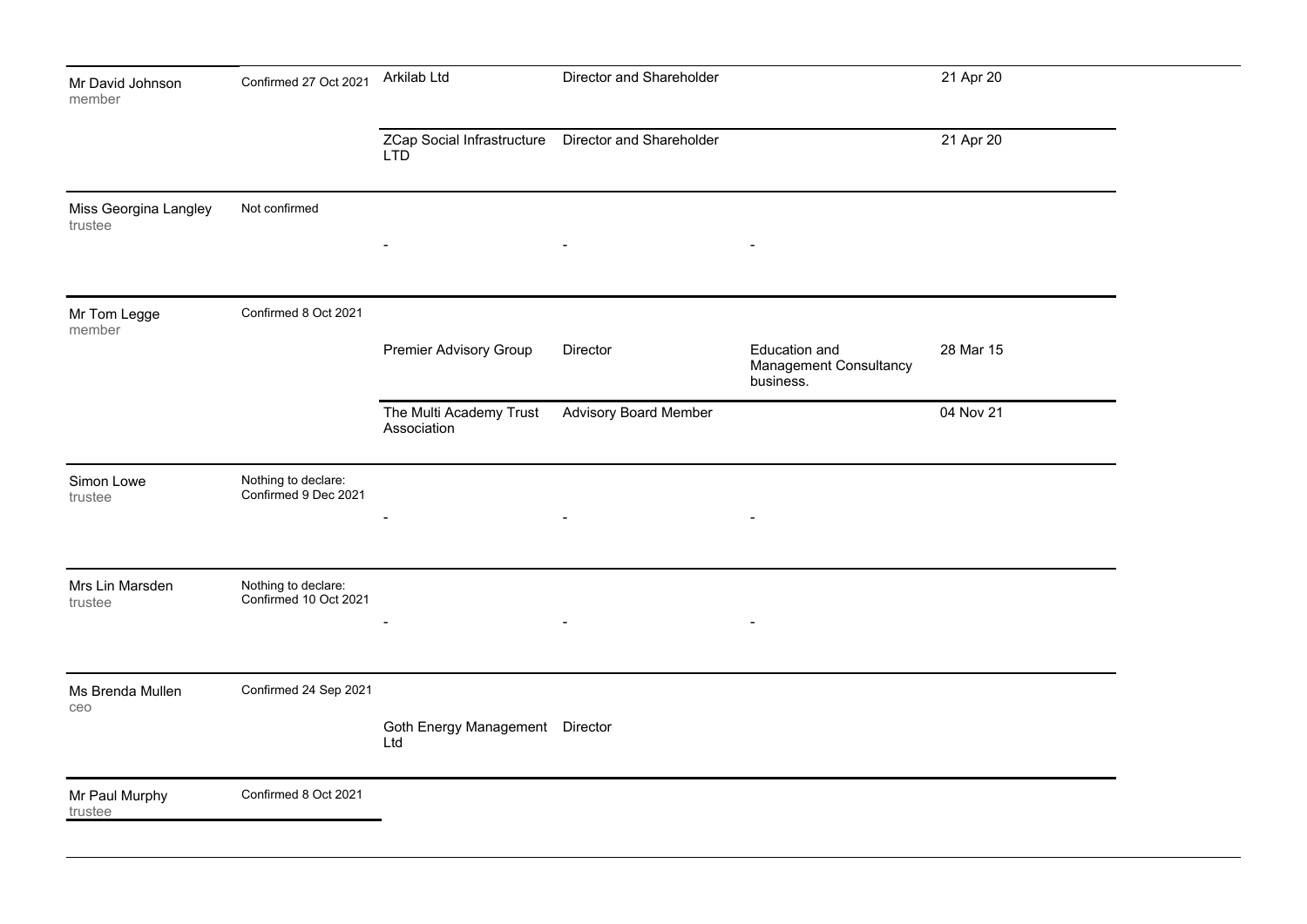| Mr Paul Murphy<br>trustee         | Confirmed 8 Oct 2021                           | Ambition Institute                                                            | Employee                                     | Area Director School<br>Partnerships | 04 May 20 |           |
|-----------------------------------|------------------------------------------------|-------------------------------------------------------------------------------|----------------------------------------------|--------------------------------------|-----------|-----------|
| Mr David Noble<br>member          | Confirmed by Georgina<br>Langley on 4 Nov 2021 |                                                                               |                                              |                                      |           |           |
|                                   |                                                | <b>Premier Advisory Group</b>                                                 | Director and Shareholder                     |                                      | 28 Mar 15 | 08 Jan 20 |
|                                   |                                                | Place Group                                                                   | Associate Director                           |                                      | 01 Jan 20 |           |
| Mrs Jill Simpson-Vince<br>trustee | Confirmed 15 Oct 2021                          |                                                                               |                                              |                                      |           |           |
|                                   |                                                | Rugby Borough Council                                                         | Councillor & Portfolio Holder                |                                      | 22 May 14 |           |
|                                   |                                                | Warwickshire County<br>Council                                                | Councillor                                   |                                      | 05 May 17 |           |
|                                   |                                                | <b>Rugby Conservative</b><br>Association                                      | Election agent and<br>constituency organiser |                                      | 01 Oct 14 |           |
|                                   |                                                | Coventry and Warwickshire Director<br>Local Enterprise<br>Partnership Limited |                                              |                                      | 21 Jun 19 |           |
|                                   |                                                | <b>Rugby First Limited</b>                                                    | <b>Director</b>                              |                                      | 30 Jun 17 |           |
|                                   |                                                | I QUARTER<br><b>MANAGEMENT</b><br><b>COMPANY 3 LIMITED</b>                    | Director                                     |                                      | 01 Oct 18 | 01 Oct 21 |
| Mr Sam Strickland<br>trustee      | Confirmed 8 Mar 2022                           |                                                                               |                                              |                                      |           |           |
|                                   |                                                | John Catt                                                                     | Author                                       |                                      | 01 Jan 20 |           |